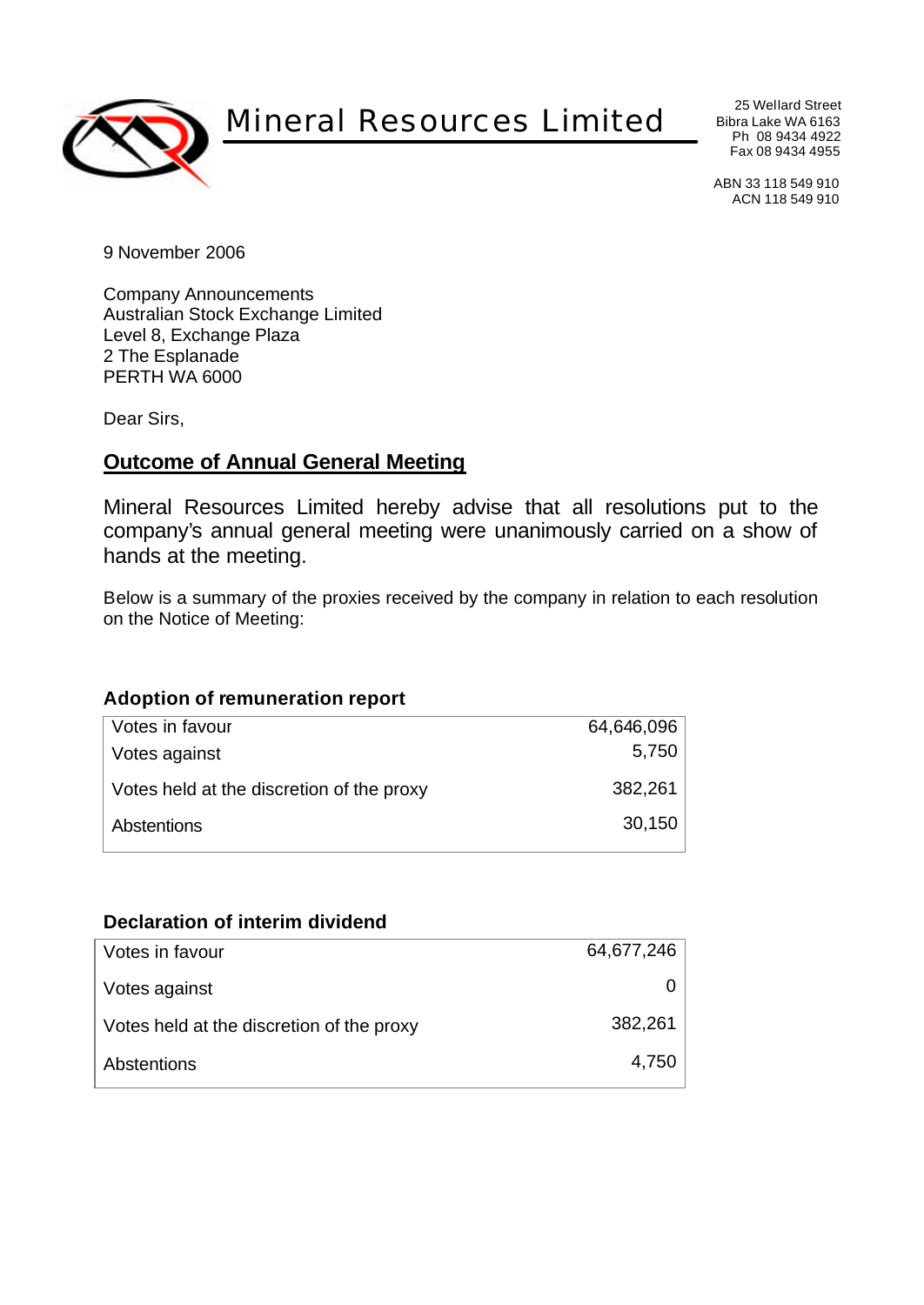

Mineral Resources Limited

25 Wellard Street Bibra Lake WA 6163 Ph 08 9434 4922 Fax 08 9434 4955

ABN 33 118 549 910 ACN 118 549 910

## **Re-election of director – Michael Kiernan**

| Votes in favour                           | 64,653,346 |
|-------------------------------------------|------------|
| Votes against                             | 22,750     |
| Votes held at the discretion of the proxy | 382,261    |
| Abstentions                               | 5,900      |
|                                           |            |

#### **Re-election of director – Joe Ricciardo**

| Votes in favour                           | 64,656,596 |
|-------------------------------------------|------------|
| Votes against                             |            |
| Votes held at the discretion of the proxy | 382,261    |
| Abstentions                               | 25,400     |
|                                           |            |

#### **Re-election of director – Chris Ellison**

| Votes in favour                           | 64,677,346 |
|-------------------------------------------|------------|
| Votes against                             |            |
| Votes held at the discretion of the proxy | 361,511    |
| Abstentions                               | 25,400     |